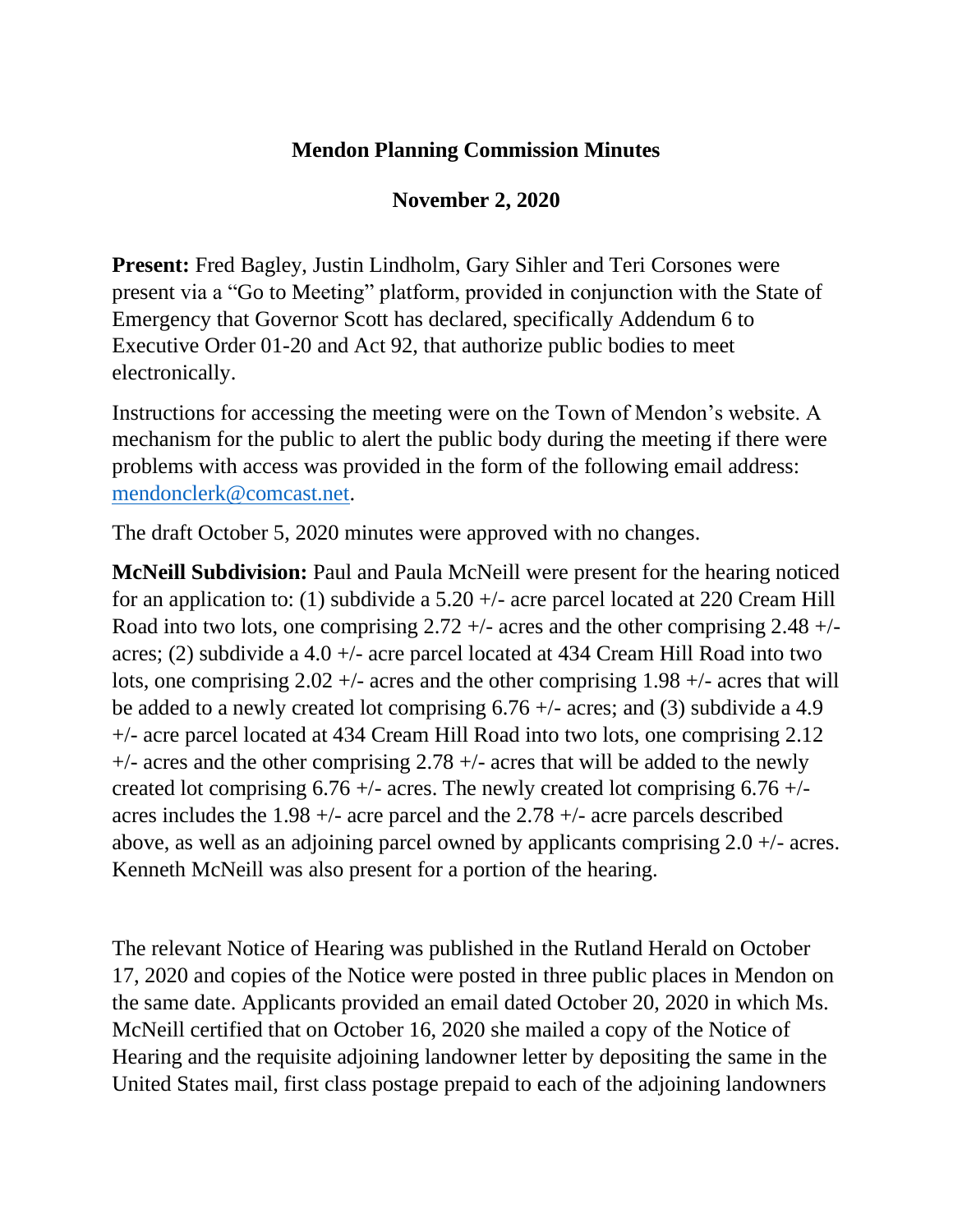identified and at the addresses listed in the email, including James Alvin Wakefield; Kyle and Val Taylor; Thaddeus Omand; Mick Jennings/Joanne Salisbury; Scott Heald; James Brimm; Keri Lanzarotta; Susan Brownlee; and Alex Johnson. Thaddeus Omand was the sole adjoining landowner who participated in the hearing.

Members noted that five new lots would result from the proposed subdivision, and determined that the proposed subdivision met the definition of "Major Subdivision" in Section 202 of the Mendon Subdivision Regulations: "Major subdivisions shall include the subdivision of land which resulted in the creation of five or more lots or any planned unit development that meets the definition of a subdivision."

The applicants provided a site plan entitled "Subdivision of Lands of Paul and Paula McNeill, Cream Hill Road, Mendon, Vermont" drawn by Mark Courcelle and dated October 2, 2020. It depicts Lots  $1 - 5$ . They also provided a 3-page document entitled "Cream Hill Road", which depicts the applicants' property in a color-coded fashion that describes the purchase dates and tax map numbers of the three parcels that are the subject of the application.

Regarding the first proposed subdivision in the Notice of Hearing, the property address is 220 Cream Hill Road (tax map ID # 57) and the acreage comprises 5.20 acres  $+/-$ . Applicants propose a 2.48 acre  $+/-$  (Lot 5) and a 2.72 acre  $+/-$  (Lot 4) division. Lot 5 includes an existing house that the applicants are renovating. Lot 4 is undeveloped and applicants plan to market the parcel as a building site.

The property is located in Mendon's Residential II Zoning District. Section 306 of Mendon's Zoning Regulations for the Residential II Zoning District require a 2 acre minimum lot size, minimum lot frontage of 65 feet per acre, a 50' front yard setback, a 25' minimum side yard setback, and a 50' minimum rear yard setback. The existing house site on Lot 5 and the proposed house site on Lot 4 meet the setback requirements. Members noted that the proposed septic area for Lot 4 appears to be close to the southerly boundary line; state septic regulations may require an easement from the adjacent property owner.

Lot 5 has the requisite frontage. Access to lot 4 (and to an adjoining Lot 3) is through a proposed 50' right of way along the northerly boundary of Lot 5 and a portion of the northerly boundary of Lot 4, for a distance of 528.46'. The proposed right of way is adjacent to the southerly boundary of the Thaddeus Omand property at 312 Cream Hill Road.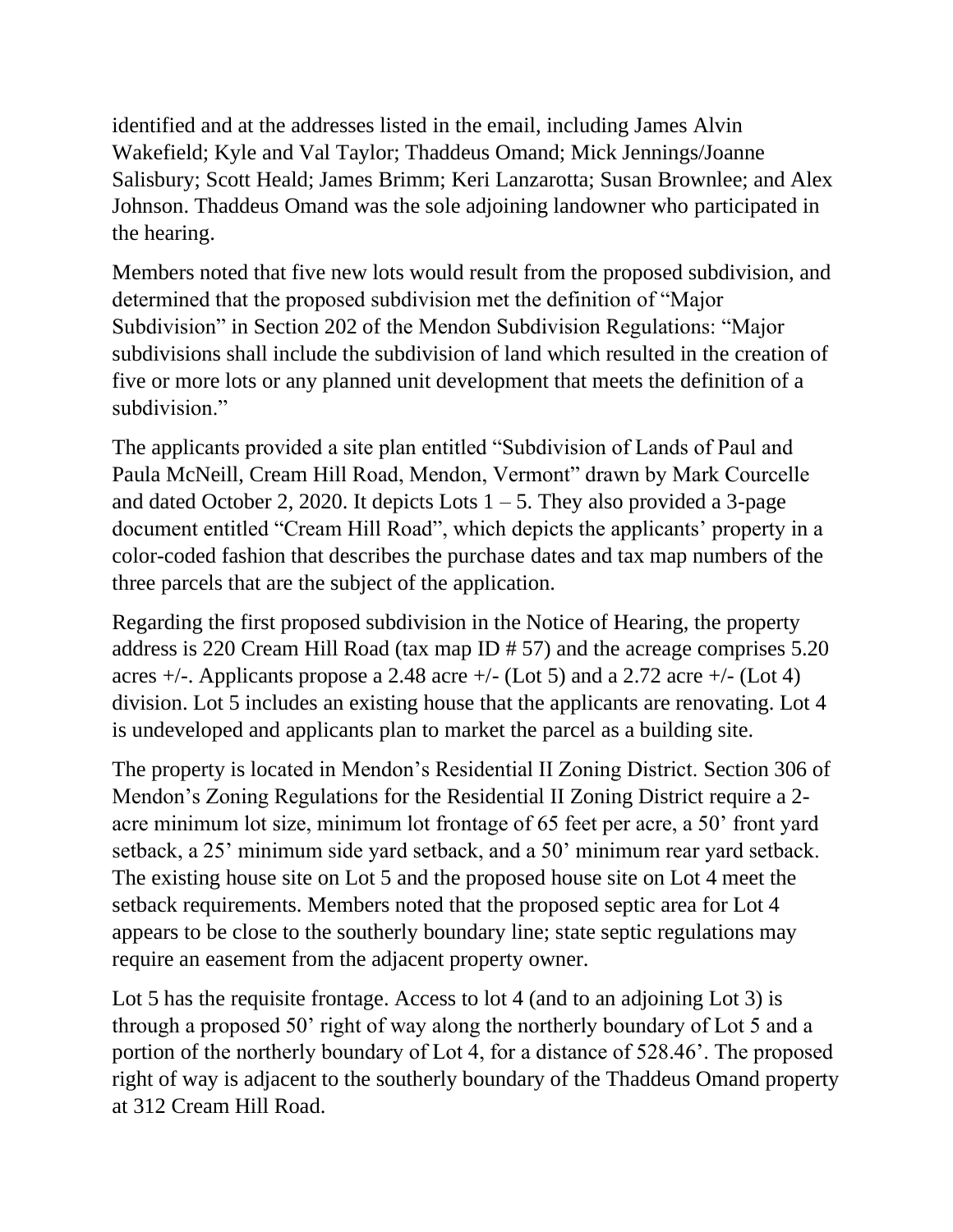Mr. Omand inquired about screening between his property and the proposed right of way. Applicants offered to meet with Mr. Omand to discuss planting a buffer of trees along the right of way. They will report on the results of their discussion at the next hearing date.

Members inquired about the location of the right of way given its proximity to a sharp bend in the road and given site distance requirements. Applicants will contact the Mendon Road Commissioner for his guidance regarding a recommended location for the right of way from a safety perspective. Applicants will report on the recommended location at the next hearing date.

A description of the right of way will be needed for subdivision approval. Applicants will contact their attorney for the description. Members advised that a private road maintenance agreement is typically required for title insurance purposes.

Members inquired about the location of utility easements to benefit Lots 3 and 4. Applicants plan to erect telephone poles part of the way and then provide for underground utilities. They will inquire about the width of necessary utility easements so that can be included in the right of way description.

Regarding the second proposed subdivision in the Notice of Hearing, the property address is 434 Cream Hill Road (tax map ID # 55) and the acreage comprises 4.0 acres  $+/-$ . Applicants propose a 2.02 acre  $+/-$  (Lot 2) and a 1.98 acre  $+/-$  division. Lot 2 includes an existing house that the applicants currently occupy. The 1.98 acre parcel is undeveloped and will be added to a newly created lot comprising 6.76 acres (Lot 1) that the applicants plan to continue owning and use to build another home in the future.

Lot 2 meets frontage and setback requirements. The frontage for Lot 1 is approximately 150', which is less than the frontage requirement of 65' per acre in the Residential II Zoning District. If the northerly boundary line for Lot 2 were moved to the northerly boundary line for Lot 1, and a right of way for access to Lot 1 was provided through Lot 2, the frontage issue would be moot. Applicants indicated that they don't intend to further subdivide Lot 1. An approximate location for the future building site on Lot 1 is depicted on the Cream Hill Road document.

Regarding the third proposed subdivision in the Notice of Hearing, the property address is 434 Cream Hill Road (tax map ID # 56.11) and the acreage comprises